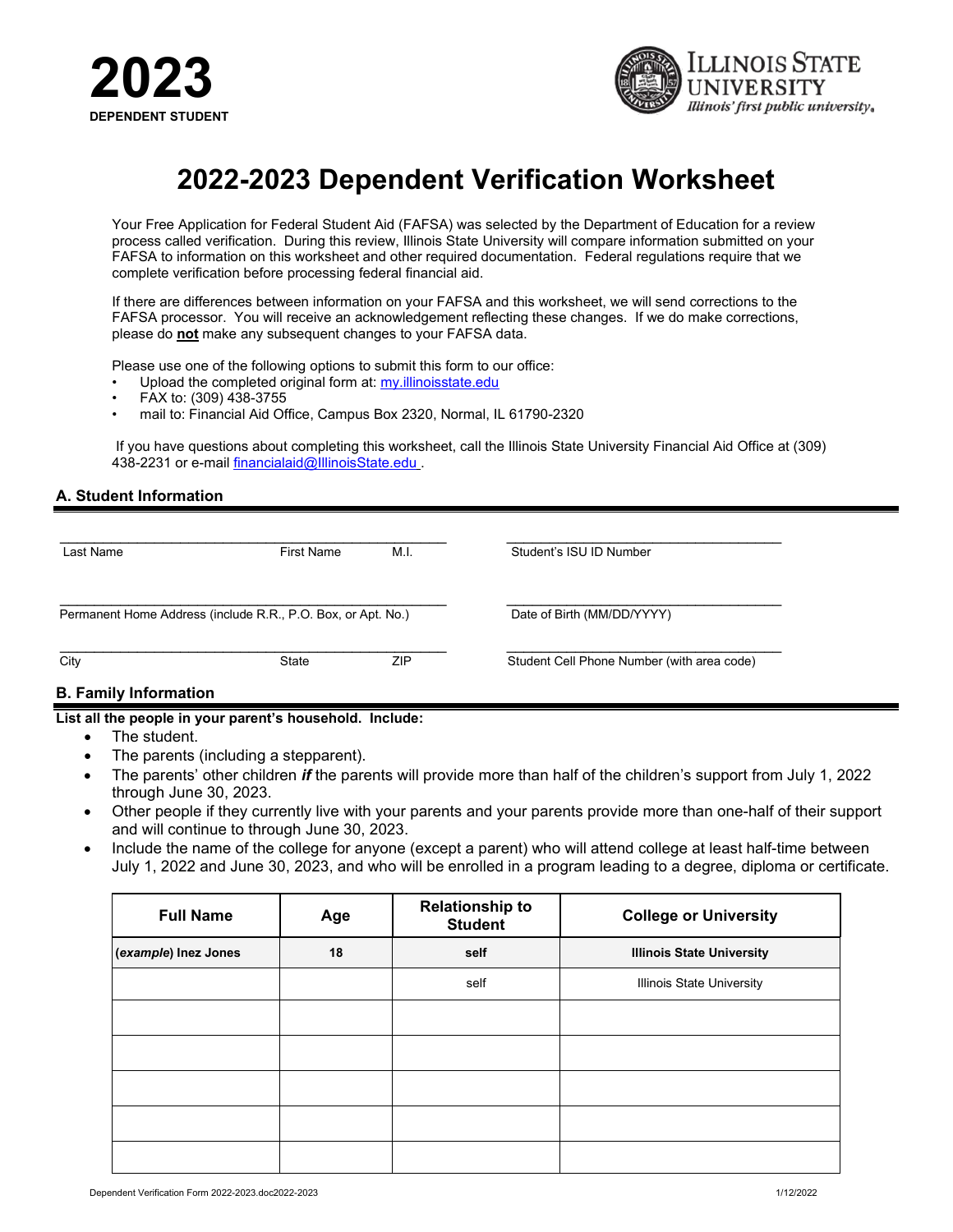### **C. Parent's 2020 Income and Federal Tax Information**

**Choose ONE box only.** *Please see Instruction Page for further assistance.*

| Q      | The parent(s) filed a 2020 Federal Tax Return and have successfully transferred the IRS tax information directly from<br>the IRS to the FAFSA using the IRS Data Retrieval Tool and made no changes to that information.                                                                                                                                                                        |                         |                                   |  |  |
|--------|-------------------------------------------------------------------------------------------------------------------------------------------------------------------------------------------------------------------------------------------------------------------------------------------------------------------------------------------------------------------------------------------------|-------------------------|-----------------------------------|--|--|
| □      | The parent(s) filed a 2020 Federal Tax Return and will provide ISU with a 2020 Federal Tax Return Transcript that can<br>be obtained from www.irs.gov.                                                                                                                                                                                                                                          |                         |                                   |  |  |
| o      | The parent(s) filed a 2020 Federal Tax Return and will provide ISU with a signed copy of their 2020 Federal Tax<br>Return and Schedules 1, 2, and 3.                                                                                                                                                                                                                                            |                         |                                   |  |  |
| u      | The parent(s) have not and are not required to file a 2020 Federal Tax Return and had no earnings from work in<br>2020. Parent(s) will provide a Verification of Non-filing letter(s) that can be obtained from www.irs.gov.                                                                                                                                                                    |                         |                                   |  |  |
| $\Box$ | The parent(s) have not and are not required to file a 2020 Federal Tax Return but had some earnings from work in<br>2020. Parent(s) will also provide a Verification of Non-filing letter that can be obtained from www.irs.gov and copies of<br>all W2's. Parent(s) will also complete the chart below listing all employers and earnings for parent(s). Use a separate<br>sheet if necessary. |                         |                                   |  |  |
|        |                                                                                                                                                                                                                                                                                                                                                                                                 | <b>Employer(s) Name</b> | <b>2020 Earnings W-2s (box 1)</b> |  |  |
|        | Parent1/Stepparent                                                                                                                                                                                                                                                                                                                                                                              |                         |                                   |  |  |
|        | Parent2/Stepparent                                                                                                                                                                                                                                                                                                                                                                              |                         |                                   |  |  |

# **D. Student's 2020 Income and Federal Tax Information**

**Choose ONE box only.** *Please see Instruction Page for further assistance.*

| u | The student filed a 2020 Federal Tax Return and has successfully transferred their IRS tax information directly from the<br>IRS to the FAFSA using the IRS Data Retrieval Tool and made no changes to that information.                                                        |                                                                                                                      |                            |  |  |  |
|---|--------------------------------------------------------------------------------------------------------------------------------------------------------------------------------------------------------------------------------------------------------------------------------|----------------------------------------------------------------------------------------------------------------------|----------------------------|--|--|--|
| ⊔ | be obtained from www.irs.gov.                                                                                                                                                                                                                                                  | The student filed a 2020 Federal Tax Return and will provide ISU with a 2020 Federal Tax Return Transcript that can  |                            |  |  |  |
| u | and Schedules 1, 2, and 3.                                                                                                                                                                                                                                                     | The student filed a 2020 Federal Tax Return and will provide ISU with a signed copy of their 2020 Federal Tax Return |                            |  |  |  |
| ⊔ | The student has not and is not required to file a 2020 Federal Tax Return and had no earnings from work in 2020.                                                                                                                                                               |                                                                                                                      |                            |  |  |  |
| ⊔ | The student has not and is not required to file a 2020 Federal Tax Return but had some earnings from work in 2020.<br>Student will provide copies of all 2020 W2's and will complete the chart below listing all employers and earnings. Use a<br>separate sheet if necessary. |                                                                                                                      |                            |  |  |  |
|   |                                                                                                                                                                                                                                                                                | <b>Employer(s) Name</b>                                                                                              | 2020 Earnings W-2s (box 1) |  |  |  |
|   | Student                                                                                                                                                                                                                                                                        |                                                                                                                      |                            |  |  |  |
|   |                                                                                                                                                                                                                                                                                |                                                                                                                      |                            |  |  |  |

### **E. Sign this Worksheet**

By signing this worksheet, each of us certifies that all the information reported here to qualify for federal student aid is complete and correct.

| Student Name (printed)   |      |                  |      |
|--------------------------|------|------------------|------|
| <b>Student Signature</b> | Date | Parent Signature | Date |

Student ISU ID Number Parent Cell Phone Number